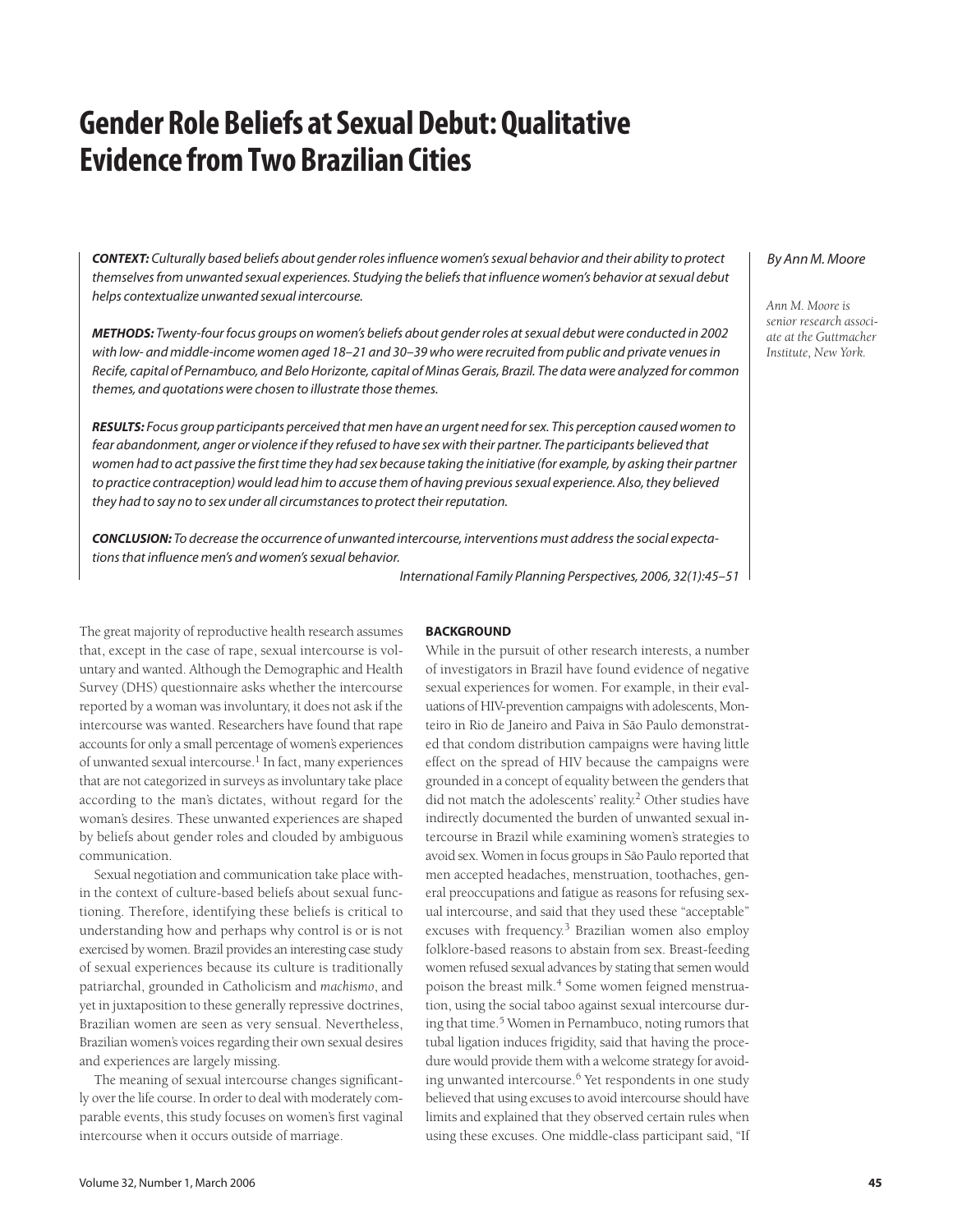I say I have a headache, he understands…. But if we always say no, we'll lose our husband[s]" [author's translation].<sup>7</sup>

In Brazil, one's sexual debut marks the transition to womanhood. Virginity has lost much of its social value in the middle- and upper-class cultures of São Paulo and Rio de Janeiro, but it continues to be relatively important in more rural areas and among the lower classes. The 1996 Brazilian DHS showed that 1.2% of women reported that their sexual debut was involuntary (4.1% for women younger than 15 years old, 0.4% for women 15–17 years old and 0.0% for women  $18-24$  years old).<sup>8</sup> However, involuntary sexual debut captures only a small proportion of all unwanted sexual debuts. Of 45 sexually active women aged 14–17 interviewed in a midsized city in Minas Gerais, five said they neither liked nor disliked their sexual debut, four disliked it and six had not wanted to have sexual intercourse at that point in time.<sup>9</sup> Fear, suffering, sadness, anger, savage and bad were some of the words used by women to describe their first intercourse experience (vaginal or anal). These studies demonstrate that women's agency at sexual debut in Brazil demands further attention.

#### **DATA AND METHODS**

Studying female sexual agency at sexual debut requires relying on participants' accounts of their experiences since the event under study is by its very nature hidden. Furthermore, the event is always recounted retrospectively, introducing the bias inherent in recall. Therefore, I used focus groups to capture what women perceive as normal at sexual debut. While negotiation can involve contraceptive use or what sexual behaviors to engage in, this article deals with the negotiations regarding whether to engage in sexual intercourse. This study focuses on women's experiences of premarital sexual debut; in 1996, the date of the last Brazilian DHS, 84% of initial sexual experiences for women 15–24 years old took place before marriage.<sup>10</sup>

This study was conducted in 2002 in Belo Horizonte, the capital of the state of Minas Gerais, and Recife, the capital of the state of Pernambuco. Both cities are large metropolitan areas—the fourth and eighth largest cities in the country, respectively. With approximately 80% of Brazil's population residing in cities, 10 of which have more than a million inhabitants, it was fitting to carry out an urban study. The two cities provide an interesting comparison between the wealthier, industrial southeast (Belo Horizonte) and the more impoverished, agrarian northeast (Recife). Participants were recruited at locations where they lived, worked or obtained services within the city limits of the two sites. Respondents were recruited from public health posts in slums, college preparatory facilities, community activity centers, university classes and personal networks. Within each city, the sample was divided between lower-income and middle-income, as well as 18–21-year-olds and 30–39-year-olds to capture the sexual experiences of two different generations. The focus groups were stratified according to socioeconomic status and age to maintain homogeneity within groups. Socioeconomic status was based on self-reported neighborhood of residence and age. The 18–21-year-olds had completed an average of 10.2 years of education and had 0.2 lifetime births per woman at the time of participation; the 30–39-year-olds had completed an average of 9.9 years of education and had 1.6 lifetime births per woman. Most of the participants were white or mixed race, with a minority identifying as black. Institutional review board approval for fieldwork was obtained from the University of Texas at Austin.

All of the focus groups took place in Portuguese, and were moderated by a native speaker as the author observed and took notes. After the guidelines had been pilot tested and the questions modified accordingly, 24 focus groups were held—12 in each city, with an average of six participants each. On average, the focus groups met for two hours. All discussions were tape-recorded and later transcribed by a native Portuguese speaker, and all of the analysis was done in Portuguese. The software program NVIVO2 (QSR International, Melbourne, Australia) was used for the data analysis to identify major themes related to agency and control at first sex. The author created the codes, coded the data and analyzed the data. The key themes are summarized below, illustrated with quotes. The quotes that appear below were translated by the author and were not back-translated. The moderator is designated by the letter M and the various participants by P, P1, P2 and so on.

#### **RESULTS**

#### **Women's Perceptions of Male Sexual Behavior**

Women's perceptions of men's sexual needs and how men would likely react if those needs were not met are a critical aspect of the sexual interaction. The most prevalent belief held by women was that all men need sex and would therefore abandon a woman, or in some instances resort to violence, if she did not agree to have sex.

*•The male need for sex.* One of the most common assumptions voiced by the women was that men need frequent sexual activity.

**P1:** Men want sex all the time, you know?

**P2:** And when he wants it, we have to give it to him.

*—lower-income 18–21-year-olds, Belo Horizonte*

Even when a man expressed a willingness to wait for sex, respondents were distrustful.

**P:** Look, the majority of men are scoundrels…. I don't trust my boyfriend. I love him, I think he's the man of my life. And I say to him that I don't trust him. I know that he could find another woman, you know? …So even though he tells me that he'll wait [until I want to have sex] and tolerate me and give me what I want, I want to believe him but women have fears. I have fear. Now I'm really scared that he'll find someone else to satisfy him, you know?

*—lower-income 18–21-year-olds, Belo Horizonte*

For some participants, the belief that men need sex meant that they tolerated an unfaithful partner in order to preserve their virginity.

**P1:** I said no to him. "No, let's wait till we're married." **P2:** He threatened you, didn't he?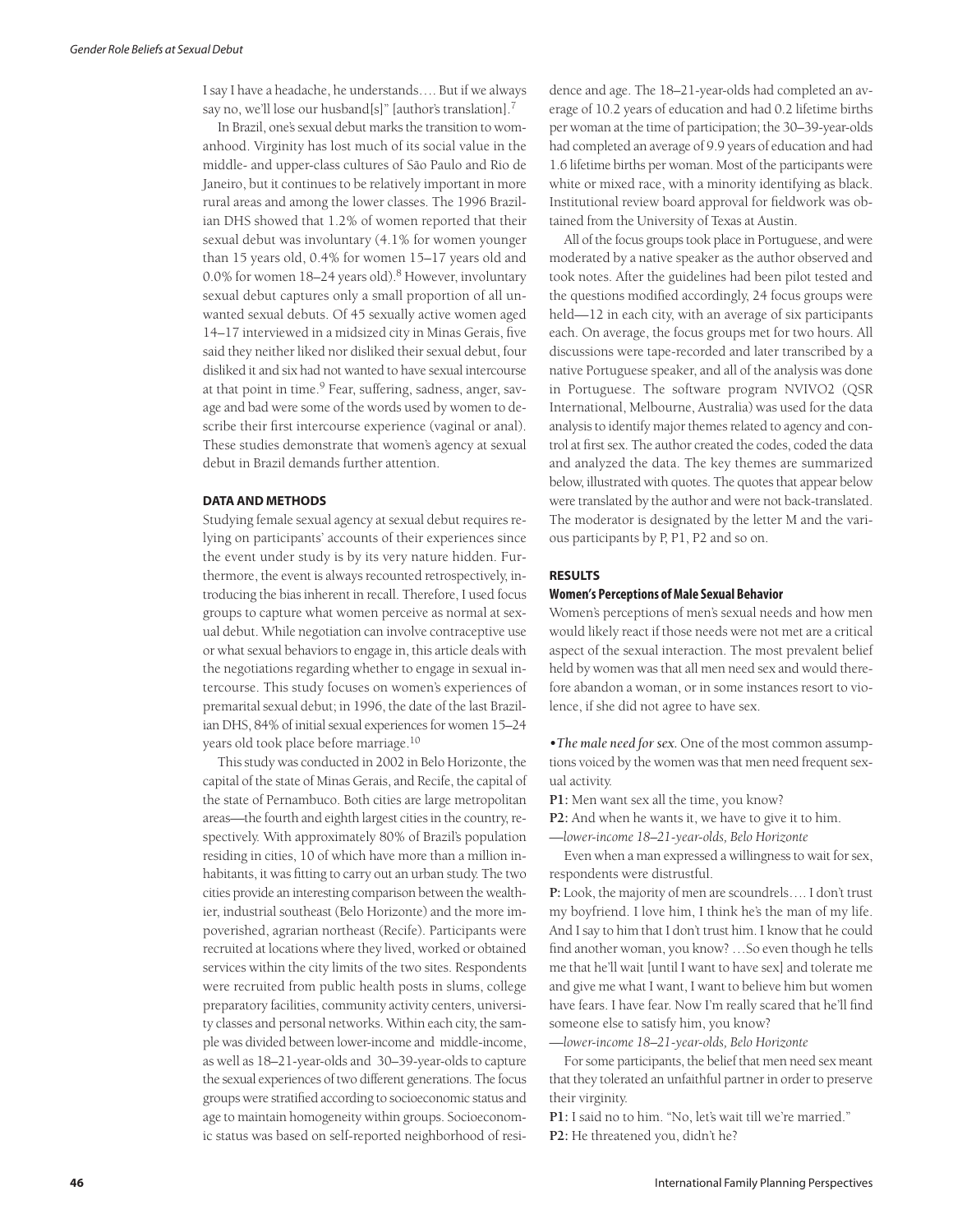**P1:** Yeah, he really did. He got tired of threatening me. He'd leave me at home and go looking out on the street [for a prostitute]…. But, as they say, love is blind, right? He'd go looking for his women in the street and…the following day, he'd be at my house, hugging me and kissing me.

**P3:** And he knew that you knew that he'd looked for another [woman]?

**P1:** He knew. He's the one who told me.

**M:** What would he say?

**P1:** He'd say to me, "Since you don't want to give it to me…." **P2:** What happened was that you were scared of losing him, the loss. Sometimes, lots of times, you're with a guy, sometimes you like him so much but sometimes because of the threats, you are scared to lose him, and there's where you give in.

**P1:** But I fought all the time with him. I said, "You go take a bath in alcohol from your head to your toes" [because you've been with a prostitute].

*—lower-income 30–39-year-olds, Belo Horizonte*

**P:** He wanted to pass the limit with me and I said, "No…this way, we're going to have to break up because I am a *moça* [virgin]." So sometimes he looked, for example, for a woman in the street. He wanted to do to me, a moça, what he did with those women in the street. I said, "No, you'd better go find a woman in the street because I'm a moça. If you want to date me *direito* [correctly], you respect me, don't pass the limit."

*—lower-income 30–39-year-olds, Recife* 

That the partners of the participants quoted above were having sex with other women did not seem to challenge the participants' place in the relationship. Rather, this was a way for women to maintain their virginity in the face of men's perceived need for sex. Although the belief that men need sex was a near-universal theme across all the focus groups, lower- and middle-income 18–21-year-olds from both cities challenged the legitimacy of this idea.

*•The threat of abandonment.* The fear of being abandoned for another woman was the reason most frequently cited for engaging in sexual intercourse by the participants in both cities and across socioeconomic and age divisions.

**M:** Why did she [a friend] have sex?

**P:** She liked him and wanted to stay with him no matter what. She thought that this was a good idea…. She did it to satisfy him. She didn't think about her own pleasure. She had sex to hold on to him. [She thought:] "If I hold on to him in bed, he's mine. He won't go looking for someone else." *—lower-income 18–21-year-olds, Belo Horizonte*

**P:** Women are very scared. I think that they are very scared, very insecure. They think, "If I don't [have sexual intercourse], I will lose him, whom I like so much." …Many women start thinking, "If I don't, he will think that I'm really slow…and he won't want to talk to me anymore, won't want to see me anymore."

*—lower-income 18–21-year-olds, Recife*

**P1:** It's because women think like this, "Gosh, if I say no to him, he'll get upset," because there are lots of women who are scared of losing the guy they like…. Lots of women pass through this. [They think:] "If I say no to him, he'll leave me, so I'll do what he wants."

**P2:** Out of fear of losing him.

*—middle-income 30–39-year-olds, Recife*

Although respondents said men do threaten to abandon their partners, women often had sex out of fear of abandonment even when the men did not voice any explicit threat.

*•Fear of the male reaction to sexual denial.* Another prevalent belief among the respondents was that sexual denial would provoke a man's anger.

**M:** Do women think about what the guy will do if they say no when things are progressing to sexual intercourse? **P1:** She gets scared. [She thinks:] "Gosh, I'll…what will I

say?" He'll get angry.

**P2:** [She thinks:] "He'll get angry at me."

**P3:** [She thinks:] "And he won't look in my face any more." So she gets scared. This happens a lot.

**P4:** It's difficult.

**P5:** Many [women] don't end things [the sexual encounter]; they let it roll so that he doesn't get angry.

*—middle-income 18–21-year-olds, Recife*

Fear of physical violence was cited as a reason to engage in sex even if women did not want to. This fear was most often voiced by older, lower-income focus group respondents.

**M:** Women had fears in saying no?

**P1:** Of being beaten up.

**P2:** Yeah.

**P3:** Of being beaten.

**P4:** Hit in the face.

**M:** Yeah?

**P5:** The men of this time hit women a lot.

**M:** Hit them?

**P5:** Hit them.

*—lower-income 30–39-year-olds, Belo Horizonte*

**M:** Why is it not possible to say no?

**P1:** It's because we know the temperament of our partners. So a woman won't say no because she knows that he will react in an aggressive manner.

**P2:** There's that fear that you'll be attacked.…

**P3:** It happens.

**P4:** It happens.

**P5:** It happens.

**P3:** And the force…

**P2:** …of a man who's furious…

*—lower-income 30–39-year-olds, Recife*

Although lower-income participants were more likely than middle-income participants to relate having experienced violence or knowing someone who had experienced violence the first time they had sex, they were also more likely than middle-income participants to relate stories of women challenging men's attempts at forcing them to have sex.

Women anticipated abandonment, anger or violence as a consequence of not having sexual intercourse; this reaction was accepted and understood, largely, because of men's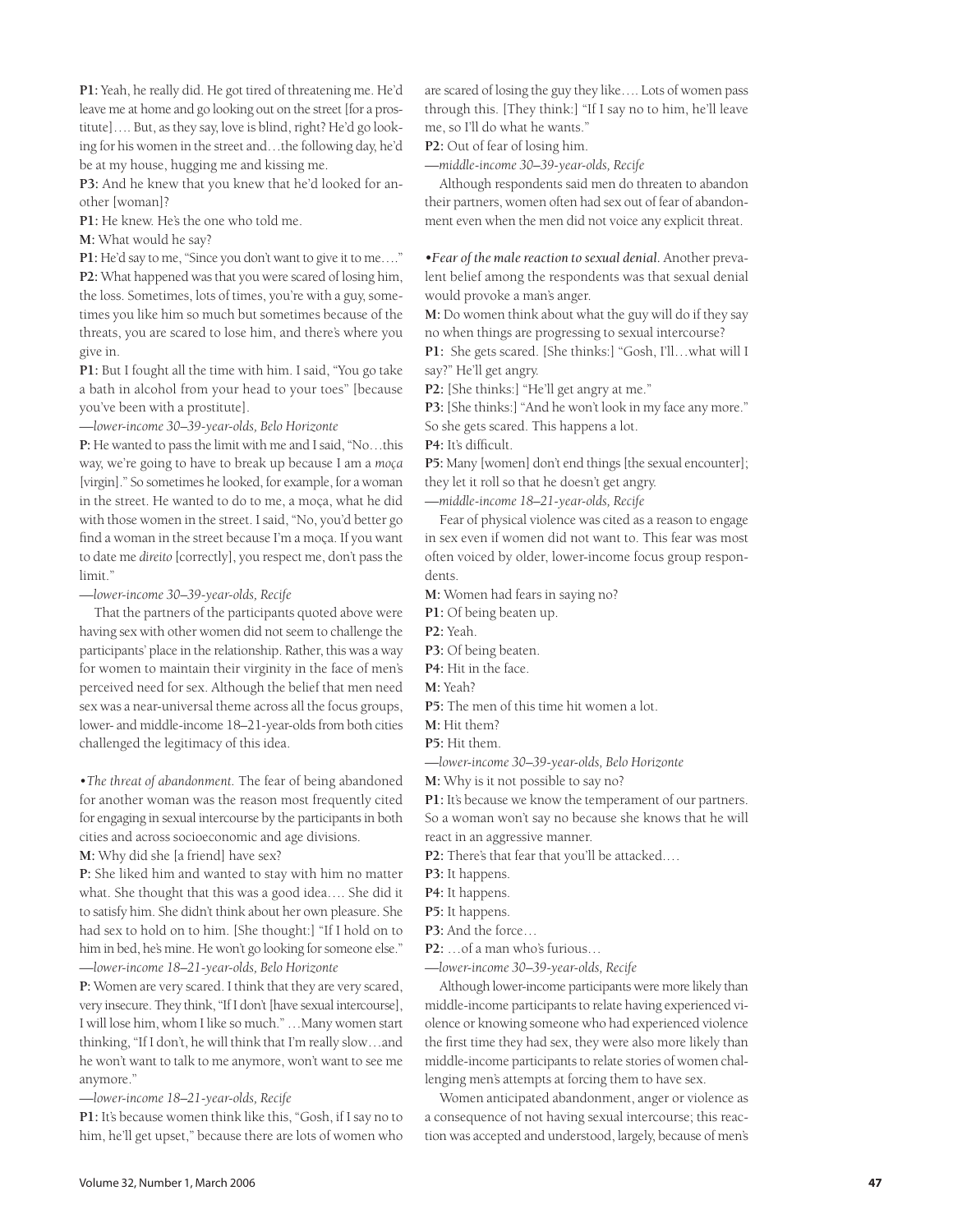perceived need for sex. In Brazil, a man's support and protection greatly increases women's access to social status, financial well-being and protection from other men's sexual advances in the public sphere. $^{11}$  Satisfying a man's sexual desire is a strategy women employ to increase their chances of keeping a man around.

#### **The Accommodating Woman**

The dynamic at sexual debut is only partially explained by looking at women's expectations of male behavior. Women's expectations of themselves are equally important. The beliefs about female behavior that emerged from the focus groups were largely grounded in men's perceived expectations of women's behavior.

The most prevalent opinion voiced by the respondents for women at sexual debut is that they should be completely passive and ignorant. If women behave otherwise, they risk being accused of having previous sexual experience. Women also believe they are expected to say no to sex under all circumstances so as not to be seen as looking for sex. Latin America's conservative Catholic tradition ties a woman's status to her perceived sexual purity. This idea lives on in contemporary Brazil: The participants in these focus groups used the terms *meninas para namorar ou meninas para casar* [girls to date or girls to marry] to draw the distinction between girls with good reputations and those with bad ones.

*•The need to act passive.* Lower-income participants of both age-groups and in both cities voiced the unequivocal belief that women should act ignorant about sexual functioning and, as a result, be passive at sexual debut. It is not acceptable for women to make sexual advances, ask for the use of contraceptives or demonstrate any sexual knowledge.

**P1:** I think it's very rare for women to take the initiative…. I think the majority depend on his initiative. No matter how much they [women] want to, no matter how much they are willing, there is always that threat of what the man would say. **P2:** What he'd think of you, because if you were doing that with him, you already had other experience…. They always want to be the first, and the fact that the woman took the initiative would stick in his head.

*—lower-income 30–39-year-olds, Recife*

From the women's perspective, passivity was appropriate, in part, because men always had more sexual experience than they did.

**P1:** Men always had sex, starting from age 12.…

**P2:** Even the parents would take him to the *Zona* [area of prostitution] to be a man.

**P3:** It was like, women were like this, "You have to be a *sinhazinha* [delicate and beautiful lace edging], put together." In this way, men were much better developed than we were. We learned things [about sex] late in life. Men already knew how to do it.

*—lower-income 30–39-year-olds, Recife*

To take sexual initiative, which includes dressing in a sexually suggestive way, places women at risk of jeopardizing their status as a menina para casar. Women eavesdropped to learn how men divided women into the categories of meninas para namorar or meninas para casar.

**P1:** At home, I'm the only girl. My brother's going to be 19, but he only hangs out with older boys. Like the cousins and stuff who are older, like 27, like 28. What I see of their conversations, there are two types of women. One of them has a girlfriend just like he likes it. And he has that one in the street who is more *sem vergonha* [shameless]. So there are still lots of boys who dream like this, that desire both types of women. Most guys are like that and they think they can have everything….

**P2:** Just like you see in the street, a woman walks by in little shorts and a plunging neckline, [the boys say:] "That's tasty." A girl walks by nicely made-up, [and the boys say:] "That's the woman of my dreams."

**P3:** Exactly.

*—lower-income 18–21-year-olds, Belo Horizonte*

This division is based on the assumption that a woman displaying her body has loose sexual morals and is consequently not someone to marry, only someone with whom to have sex.

**P1:** I have some really good guy friends and we talk about everything…. [They say:] "I will arrange to have many girlfriends, I will date all the girls, but I'll marry you." [Laughter.] They joke like that: "Because you're a girl to marry." Never would they take that girl that they make out with every day and marry her.

**P2:** Because she's not the kind of person that he wants for marriage. This happens a lot.

**P3:** He wouldn't have any confidence in her [fidelity].

*—middle-income 18–21-year-olds, Recife*

The extent to which virginity is socially valued varied greatly between the two age-groups studied, as well as by social class and education level. Being suspected of having had previous sexual experience could be emotionally searing and carry social consequences, such as losing one's status as a menina para casar. The majority of women spoke about how they had to engage in "image management" that ranged from not taking the initiative sexually to making sure that they did not display the signs that men interpreted as meaning that they were sexually experienced. Any initiative taken by women preempted the male *conquista* [conquest], another important part of the sexual interaction.

*•Saying no to sexual intercourse.* Rebhun found that in Brazil, moral accountability for sexual behavior still resides with women, who are expected to say no to sexual advances.12 Furthermore, a woman must say no to sex so the man can overcome her resistance. This attitude is grounded, in part, in the idea, as identified by  $C$ aravelas $^{13}$  and later by Goldstein,<sup>14</sup> of an inherent sensuality of women, more prevalent in Brazil than perhaps elsewhere, that makes it impossible for them not to want sexual intercourse. Zanotta Machado's male interviewees in Brazil treated no as a part of the seduction.15 Female focus group respondents in the present study described the importance of never acting willing to have sex at sexual debut.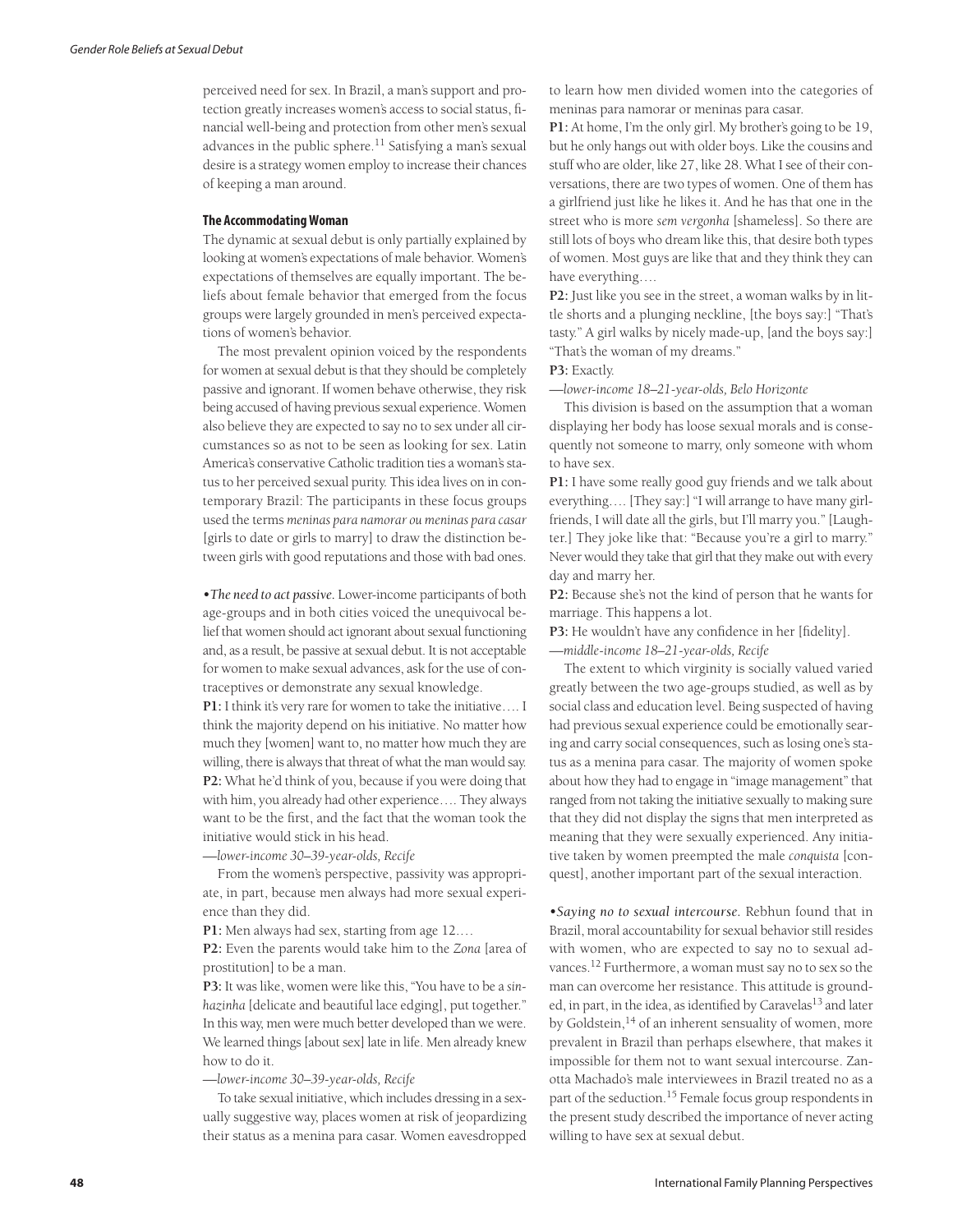Lower-income participants across age-groups and cities described how the conquista happens.

**P1:** When a woman likes that person…a woman has that history of prohibition against expressing her desire. We're very much blamed, everything is prohibited for women, so we have this history of prohibition against expressing our desire—"No, no, no" [while grabbing the woman next to her in a sexually suggestive way]—saying no is not a question of wanting…it's more that you want it, but you have to say no because…it's not that you don't want it, you are crazy with desire, you want it but you have to play this game, you have to make a little drama…. Like, "Get off me, get off me." [Laughter.]

**P2:** Even if she wants him to continue, for her to be conquered, she says, "No, no, no," and lets him come and grab her so that he doesn't think that she's easy, you know….

**P1:** On the other hand, it's not cool that we lose a lot of time blocking, in the end we're perpetuating a lot of things, lots of taboos that we have. In reality, you don't want to say no, you want to say yes and even take the initiative, but you see, there are the blame and accusations, the preestablished rules that you run into.

*—lower-income 30–39-year-olds, Recife*

**P:** My other boyfriend, he would come and I would reprimand him, "No!" Even if I was dying of desire, I said "No!" **M:** Oh, yeah?

**P:** It's that "No, yes," right?

*—lower-income 18–21-year-olds, Belo Horizonte*

Respondents would say no while demonstrating yes that is, say no while suggestively touching the participant next to her. In a more animated focus group, a participant acted out saying no to her sex partner while she mimed riding a horse. These physical demonstrations always sent the respondents into peals of laughter as they recognized their own behavior in the actions of the other women. In spite of this, the majority of participants were very clear about the fact that rejecting sex was as simple as saying no.

Yet there is evidence that these prescripts may not be as absolute among the younger participants as they were among the older participants. Some lower-income 18–21-year-olds from Recife advocated both taking the initiative and engaging in token resistance to sex. The importance of saying no to provide an opportunity for sexual conquest did not play as prominent a role in the narratives of middle-income participants from Recife as it did in those of the lower-income participants.

## **DISCUSSION**

The beliefs that women in Belo Horizonte and Recife, Brazil, hold about male and female roles in sexual behavior provide insight into the occurrence of as well as the circumstances of women's sexual debuts. Data such as those presented here challenge the implicit assumption of the majority of quantitative studies that first sexual intercourse, an oftused demographic benchmark, is a wanted and mutually agreed-upon experience in which partners have more or less equal control.

Pressure to engage in intercourse was a familiar aspect of sexual debuts among women of both socioeconomic strata and age cohorts and in both cities. This pressure was present in part because of the social perception that the male need for sexual intercourse is urgent and requires immediate gratification. The perception that a man would leave if not provided for sexually—even in adolescence—was treated by the focus group participants as inherent to masculinity and therefore socially legitimate. Anger and, less commonly, sexual violence from a man in response to sexual rejection, which came up more frequently in lower-income groups and among older respondents than among others, were also feared. Although some female participants in the present study did relate positive experiences at first intercourse and were able to satisfy their own sexual needs, this article focuses on the attitudes held by the majority of the focus group respondents in regard to male and female behavior in the context of a woman's sexual debut.

What is most striking about these findings is that the perception of negative consequences for not having sex with their partner was so pervasive that women felt pressure to engage in sexual intercourse even when their partner did not express any threat. The beliefs that men need sex and will abandon or abuse their partner if she does not provide it create an environment in which sexual coercion of women is the rule rather than the exception. Even if a man does express acceptance and understanding of his partner's desire to abstain from intercourse, it is difficult for the woman to believe that any one man could act counter to his "nature."

Coercion of women to engage in unwanted sexual intercourse has typically been assumed to occur through threats.<sup>16</sup> However, Heise, Moore and Toubia<sup>17</sup> point out that "the touchstone of coercion is an individual woman's lack of choice to pursue other options without severe social and physical consequence." To the extent that women engage in unwanted sexual intercourse because they believe their partner will otherwise abuse or abandon them even if no threat is made, they are experiencing sexual coercion.

Acting passive and inexperienced at sexual debut undermines women's ability to exert any control over the sexual situation. One of the justifications women used for acting passive at first intercourse is that men have more sexual experience. By engaging in sex with partners who have greater sexual experience, women are placing themselves at increased risk of exposure to STIs. Although fewer than 1% of Brazilian adults are estimated to be infected with HIV,18 other STIs are common; Recife has the highest prevalence of human papilloma virus infection in the world.<sup>19</sup>

Saying no to sex under all circumstances also feeds the social belief that women's refusals of sexual advances are insincere and therefore need not be taken seriously. The participants did not acknowledge the contradictory messages they gave their partners by saying no both when engaging in token resistance to sex and when actually not wanting to engage in sex. However, even though saying no as part of token resistance may neutralize its meaning in an unwanted sexual situation, this script is a critical part of the

**Saying no to sex under all circumstances feeds the social belief that women's refusals of sexual advances are insincere and therefore need not be taken seriously.**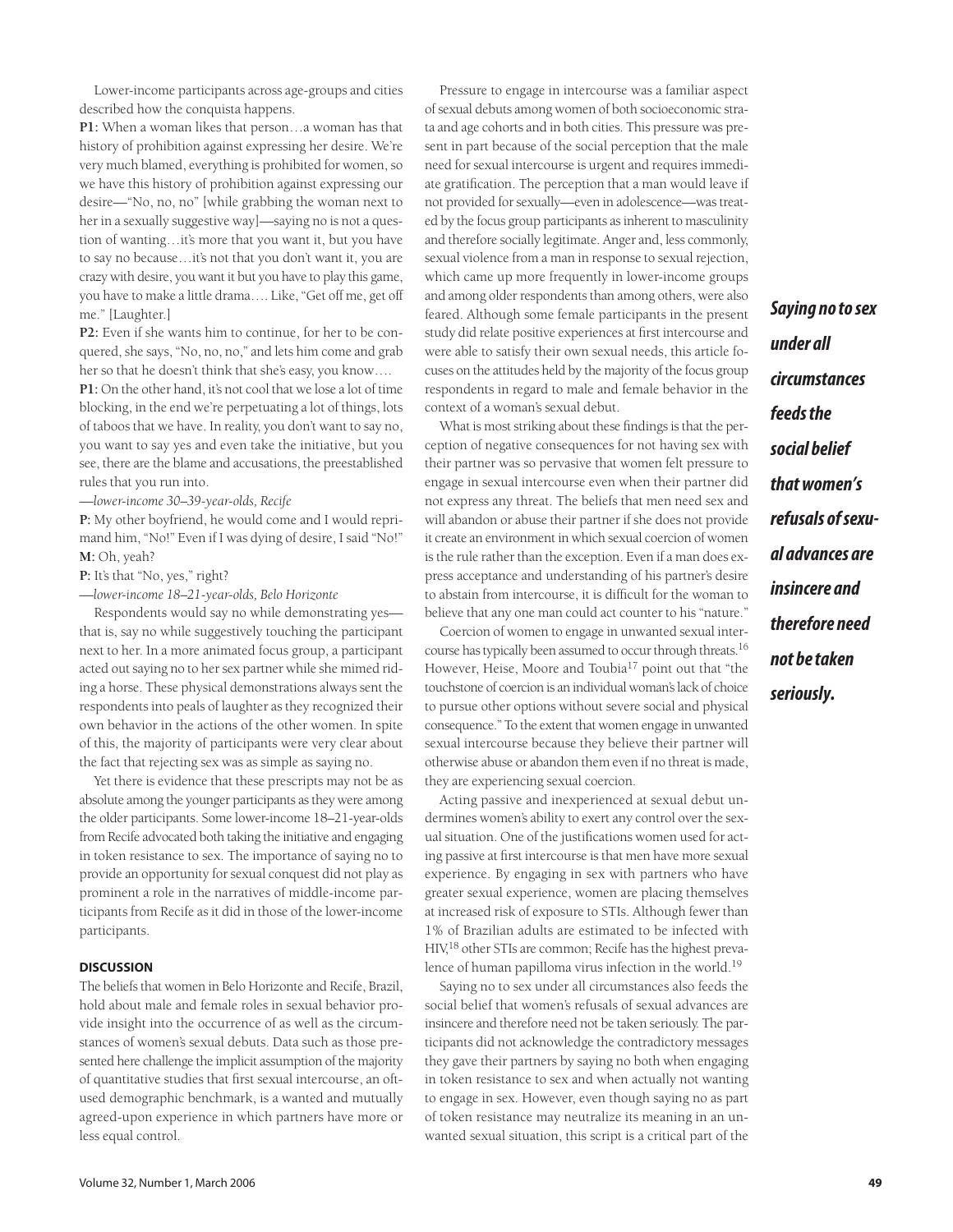image management that women engage in to maintain their reputation.

There is evidence that some of these beliefs about male and female behavior are in transition—younger respondents approved more progressive gender roles than their older counterparts. For example, some 18–21-year-olds in both cities and in both socioeconomic groups challenged the idea that men have an overwhelming need for sex. Some lower-income 18–21-year-olds in Recife said women should take the initiative sexually, yet they also advocated engaging in token resistance. The presence of both traditional and progressive messages may leave women unsure of how to behave.

Although these focus groups capture the experiences of individuals in only two locations in Brazil, women's lack of sexual assertiveness at first intercourse is not unique to the two study sites. The gender relations and social paradigms of behavior identified in this study are at play throughout Brazil and other Latin American countries. Therefore, these sites may serve as a case study of the control women expect to exercise at sexual debut in other contexts with similarly constructed gender roles.

Future analyses of sexual negotiation at first intercourse can benefit from an understanding of the role played by women's beliefs about gender relations and social behavior. It is critical that future research on sexual intercourse, not only at debut but throughout the life course, take into account the fact that women may be having sex out of fear because they are functioning under certain culturally informed assumptions that limit their ability to control the sexual situation. Women's vulnerability to unwanted sexual intercourse needs to be addressed, beginning with the gender roles that girls and boys learn at an early age. Sex education classes can also address gender roles in sexual relationships, through the way that contraception is presented to users, the way that users are taught to introduce contraceptives into a sexual relationship and the way that young people are taught about STIs. Fostering a more egalitarian model of sexual behavior that allows both women and men to choose whether to have intercourse will go a long way toward decreasing unwanted sexual experiences.

#### **REFERENCES**

**1.** Abma J, Driscoll A and Moore K, Young women's degree of control over first intercourse: an exploratory analysis, *Family Planning Perspectives,* 1998, 30(1):12–18.

**2.** Monteiro S, Gênero, sexualidade e juventude numa favela carioca, in: Heilborn ML, ed., *Sexualidade: O Olhar das Ciências Sociais,* Rio de Janeiro, Brazil: Jorge Zahar, 1999, pp. 40–58; and Paiva V, Gendered scripts and the sexual scene: promoting sexual subjects among Brazilian teenagers, in: Parker R, Barbosa RM and Aggleton P, eds., *Framing the Sexual Subject: The Politics of Gender, Sexuality, and Power,* Berkeley, CA, USA: University of California Press, 2000, pp. 216–240.

**3.** Villela WV and Barbosa RM, Repesando as relações entre gênero e sexualidade..., in: Parker RG and Barbosa RM, eds., *Sexualidades Brasileiras,* Rio de Janeiro, Brazil: Relume Dumará, 1996, pp. 189– 199.

**4.** Ibid.

**5.** Heise L, Moore K and Toubia N, *Sexual Coercion and Reproductive Health: A Focus on Research,* New York: Population Council, 1995.

**6.** Diniz SG et al., Not like our mothers: reproductive choice and the emergence of citizenship among Brazilian rural workers, domestic workers and housewives, in: Petchesky RP and Judd K, eds., *Negotiating Reproductive Rights: Women's Perspectives Across Countries and Cultures,* New York: Zed Books, 1998, pp. 31–68.

**7.** Villela WV and Barbosa RM, 1996, op. cit. (see reference 3).

**8.** Sociedade Civil Bem Estar Familiar No Brasil (BEMFAM), *Adolescentes, Jovens e a Pesquisa Nacional Sobre Demografia e Saúde: Um Estudo Sobre Fecundidade, Comportamento Sexual e Saúde Reprodutiva,* Rio de Janeiro, Brazil: BEMFAM, 1999.

**9.** Manzelli H, Cómo un juego: la coerción sexual desde los varones adolescentes en Buenos Aires, in: Pantelides EA and López EM, eds., *La Investigación Reciente Sobre Aspectos Socioculturales de la Salud Reproductiva de los Varones en América Latina,* Buenos Aires, Argentina: Paidós, 2005.

**10.** BEMFAM, 1999, op. cit. (see reference 8).

**11.** Gregg JL, *Virtually Virgins: Sexual Strategies and Cervical Cancer in Recife, Brazil,* Stanford, CA, USA: Stanford University Press, 2003; and Goldstein DM*, Laughter out of Place: Race, Class, Violence, and Sexuality in a Rio Shantytown,* Berkeley, CA, USA: University of California Press, 2003.

**12.** Rebhun LA, *The Heart Is Unknown Country: Love in the Changing Economy of Northeast Brazil,* Stanford, CA, USA: Stanford University Press, 1999.

**13.** Caravelas L, *O Que os Homens Fazem e Pensam Sobre Sex,* Recife, Brazil: Editora Universitaria da Universidade Federal de Pernambuco, 1994.

**14.** Goldstein DM, 2003, op. cit. (see reference 11).

**15.** Zanotta Machado L, Masculinidades, sexualidade e estupro: as construções da virilidade, *Cadernos Pagu,* 1998, 97(1):231–273.

**16.** Jejeebhoy SJ and Bott S, *Non-Consensual Sexual Experiences of Young People: A Review of Evidence from Developing Countries,* New Delhi, India: Population Council, 2003.

**17.** Heise L, Moore K and Toubia N, 1995, op. cit. (see reference 5).

**18.** Joint United Nations Program on HIV/AIDS (UNAIDS), *2004 Report on the Global AIDS Epidemic,* New York: UNAIDS, 2004.

**19.** Registro Nacional de Patologia Tumoral, *Diagnosticos de Câncer, Brasil: 1981–1985,* Rio de Janeiro, Brazil: Instituto Nacional de Câncer, 1991.

#### **RESUMEN**

**Contexto:** *Creencias enraizadas en la cultura sobre el papel que les corresponde a los géneros influyen en el comportamiento sexual de la mujer y en su capacidad para protegerse de experiencias de relaciones sexuales no deseadas. El estudio de las creencias que influyen en el comportamiento de la mujer en su debut sexual asiste a contextualizar las relaciones sexuales no deseadas.*

**Métodos:** *En 2002, se realizaron 24 grupos focales para estudiar la experiencia de las mujeres en el momento de su primera actividad sexual. Las participantes eran de 18–21 y de 30–39 años y tenían ingresos bajos y medios; fueron reclutadas de lugares públicos y privados en dos ciudades del Brasil—Recife, la capital de Pernambuco, y Belo Horizonte, la capital de Minas Gerais. Los datos fueron analizados con respecto a temas comunes, y se escogieron declaraciones para ilustrar estos temas.* **Resultados:** *Las participantes en los grupos focales percibieron que los hombres tenían una necesidad urgente de mantener relaciones sexuales. Esta percepción llevó a que las mujeres temieran a enfrentarse al abandono, el enojo o la violencia de la pareja si se rehusaran a mantener relaciones. Las participantes*